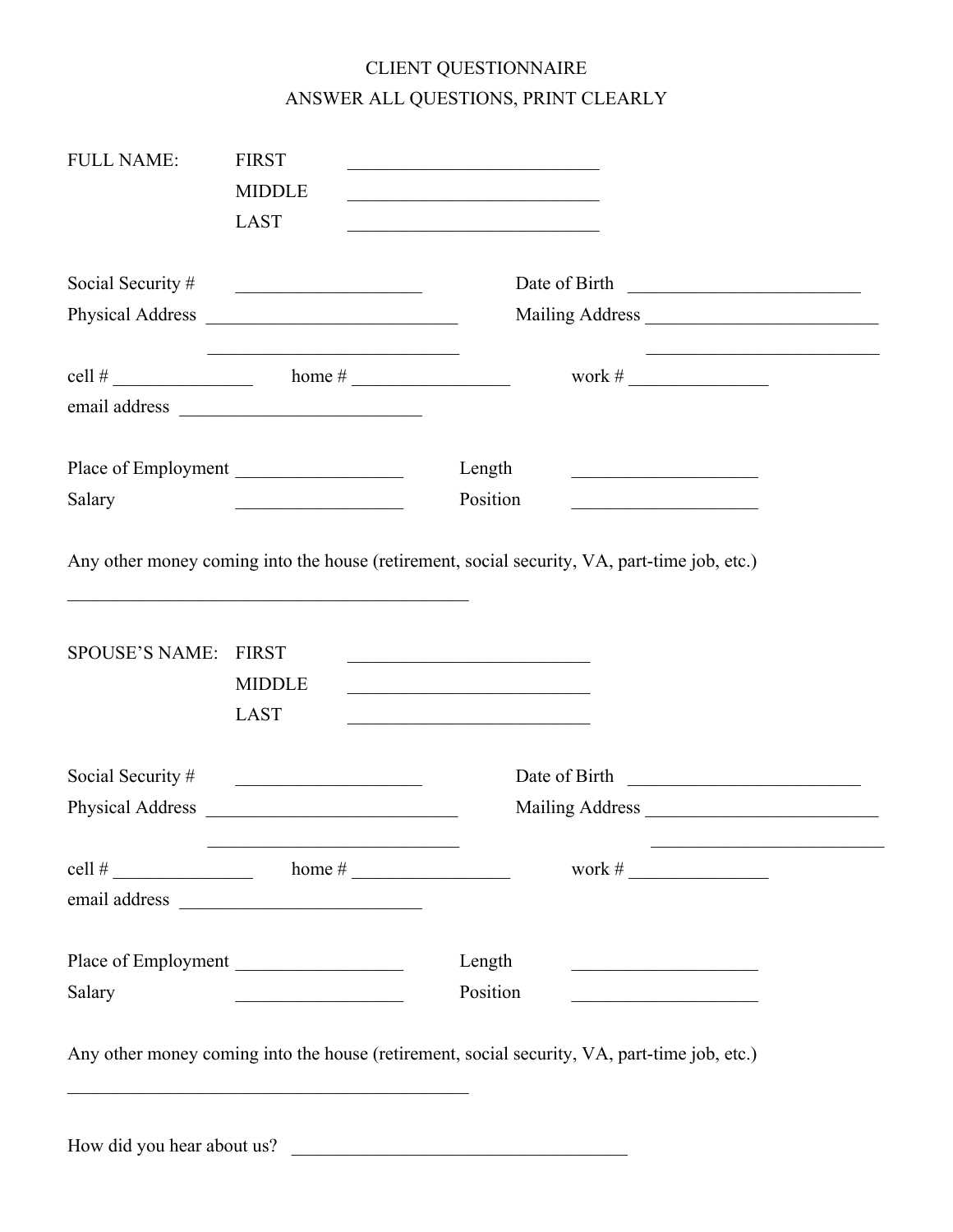## INTAKE QUESTIONS:

| 1. Are you renting or purchasing your home?                 |                                                                                                                       |
|-------------------------------------------------------------|-----------------------------------------------------------------------------------------------------------------------|
| Rent:                                                       |                                                                                                                       |
| How much is the monthly payment?                            |                                                                                                                       |
| Are you behind on these payments?                           |                                                                                                                       |
| If purchasing: (First Mortgage)                             |                                                                                                                       |
| What do you think your house is worth?                      | <u> 1989 - Johann John Stone, martin de Brasilia (h. 1989).</u>                                                       |
| When did you get this mortgage?                             | the control of the control of the control of the control of the control of                                            |
| How much is the monthly payment?                            | the control of the control of the control of the control of the control of the control of                             |
| How much do you still owe on this loan?                     | <u> 1989 - Johann John Stone, mars eta bat eta bat eta bat eta bat eta bat eta bat eta bat eta bat eta bat eta b</u>  |
| Who do you make the payments to?                            |                                                                                                                       |
| Are you behind on these payments?                           |                                                                                                                       |
| How many months?                                            |                                                                                                                       |
| Do you want to keep your house?                             | <u> 1990 - Johann John Stoff, market fransk konge</u>                                                                 |
|                                                             |                                                                                                                       |
| If purchasing: (Second Mortgage)                            |                                                                                                                       |
| When did you get this loan?                                 | <u> 1989 - Johann Barn, mars eta inperiodor eta inperiodor eta inperiodor eta inperiodor eta inperiodor eta inper</u> |
| How much is the monthly payment?                            | the control of the control of the control of the control of the control of                                            |
| How much do you still owe on this loan?                     | <u> 1989 - Johann John Stoff, deutscher Stoffen und der Stoffen und der Stoffen und der Stoffen und der Stoffen</u>   |
| Who do you make the payments to?                            | the control of the control of the control of the control of the control of                                            |
| Are you behind on these payments?                           |                                                                                                                       |
| How many months?                                            |                                                                                                                       |
| Do you owe any other money on this house (HOA taxes)?       |                                                                                                                       |
|                                                             |                                                                                                                       |
|                                                             | 2. Do you have any other real estate, time shares, heir property, life estates?                                       |
|                                                             |                                                                                                                       |
| 3. Where do you bank? (all accounts even if they are empty) |                                                                                                                       |
|                                                             | Type account?                                                                                                         |
|                                                             | Type account?                                                                                                         |
| Closed any bank accounts within the past year?              |                                                                                                                       |

4. List household goods.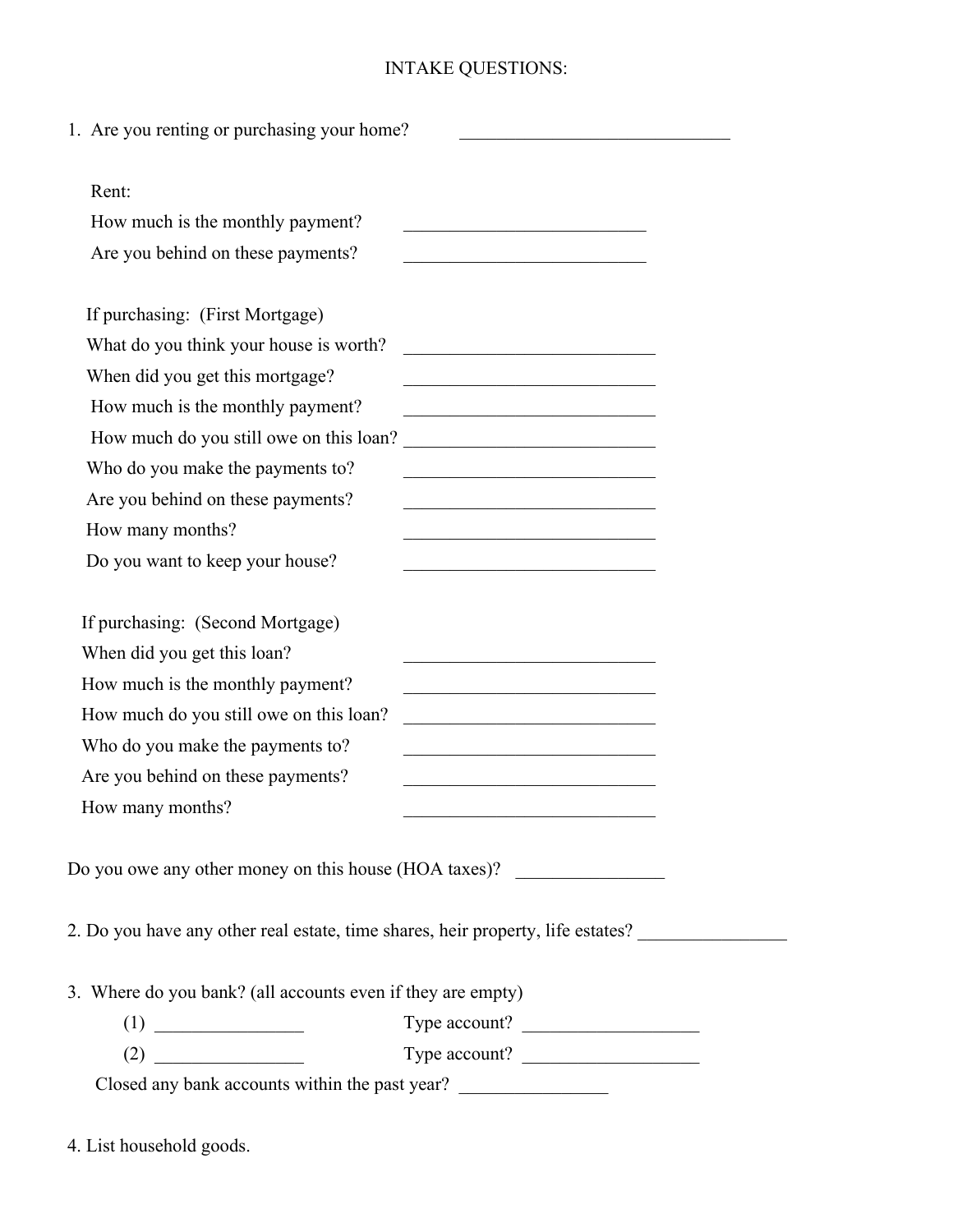| 5. Do you have an insurance policy?                                               |                         |
|-----------------------------------------------------------------------------------|-------------------------|
|                                                                                   |                         |
| 6. Do you have any stocks, annuities, bonds?                                      |                         |
| 7. Do you have an IRA or retirement fund?                                         |                         |
| 8. Do you have a business? If yes what is the name of it?                         |                         |
| If you have a business, list tools/inventory/equipment. _________________________ |                         |
| 9. Anybody owe you any money (alimony, accounts receivable, child support)?       |                         |
| 10. Do you have to pay child support or alimony to anyone?                        |                         |
| Name<br><u> 1989 - Johann Barn, mars ann an t-Amhain</u>                          | How much monthly?       |
| Address                                                                           | Are you behind?         |
| <u> 1989 - Johann Barbara, martin a</u>                                           | Deducted from paycheck? |
| 11. Has anyone related to you died or is going to die?                            |                         |

12. Please list ALL vehicles in your name. This includes paid for and financed cars, trucks, boats, trailers, motorcycles, wrecked, driven by children, junked.

|                   | 1                                                                                                                                                                                                                                    | $\overline{2}$ | 3                                            |
|-------------------|--------------------------------------------------------------------------------------------------------------------------------------------------------------------------------------------------------------------------------------|----------------|----------------------------------------------|
| Yr/make model     |                                                                                                                                                                                                                                      |                |                                              |
| Mileage           |                                                                                                                                                                                                                                      |                |                                              |
| Date purchased    | the control of the control of the control of                                                                                                                                                                                         |                |                                              |
| Finance Company   | the control of the control of the control of the control of the control of the control of                                                                                                                                            |                | the control of the control of the control of |
| Monthly payment   | the control of the control of the control of                                                                                                                                                                                         |                |                                              |
| Payoff            | the control of the control of the control of                                                                                                                                                                                         |                |                                              |
| Behind on payment |                                                                                                                                                                                                                                      |                |                                              |
| Keep or give up?  |                                                                                                                                                                                                                                      |                |                                              |
|                   | $\overline{4}$                                                                                                                                                                                                                       | 5              | 6                                            |
| Yr/make model     |                                                                                                                                                                                                                                      |                |                                              |
| Mileage           |                                                                                                                                                                                                                                      |                |                                              |
| Date purchased    |                                                                                                                                                                                                                                      |                |                                              |
| Finance Company   | <u> 1989 - Johann John Stoff, deutscher Stoffen und der Stoffen und der Stoffen und der Stoffen und der Stoffen und der Stoffen und der Stoffen und der Stoffen und der Stoffen und der Stoffen und der Stoffen und der Stoffen </u> |                |                                              |
| Monthly payment   |                                                                                                                                                                                                                                      |                |                                              |
| Payoff            |                                                                                                                                                                                                                                      |                |                                              |